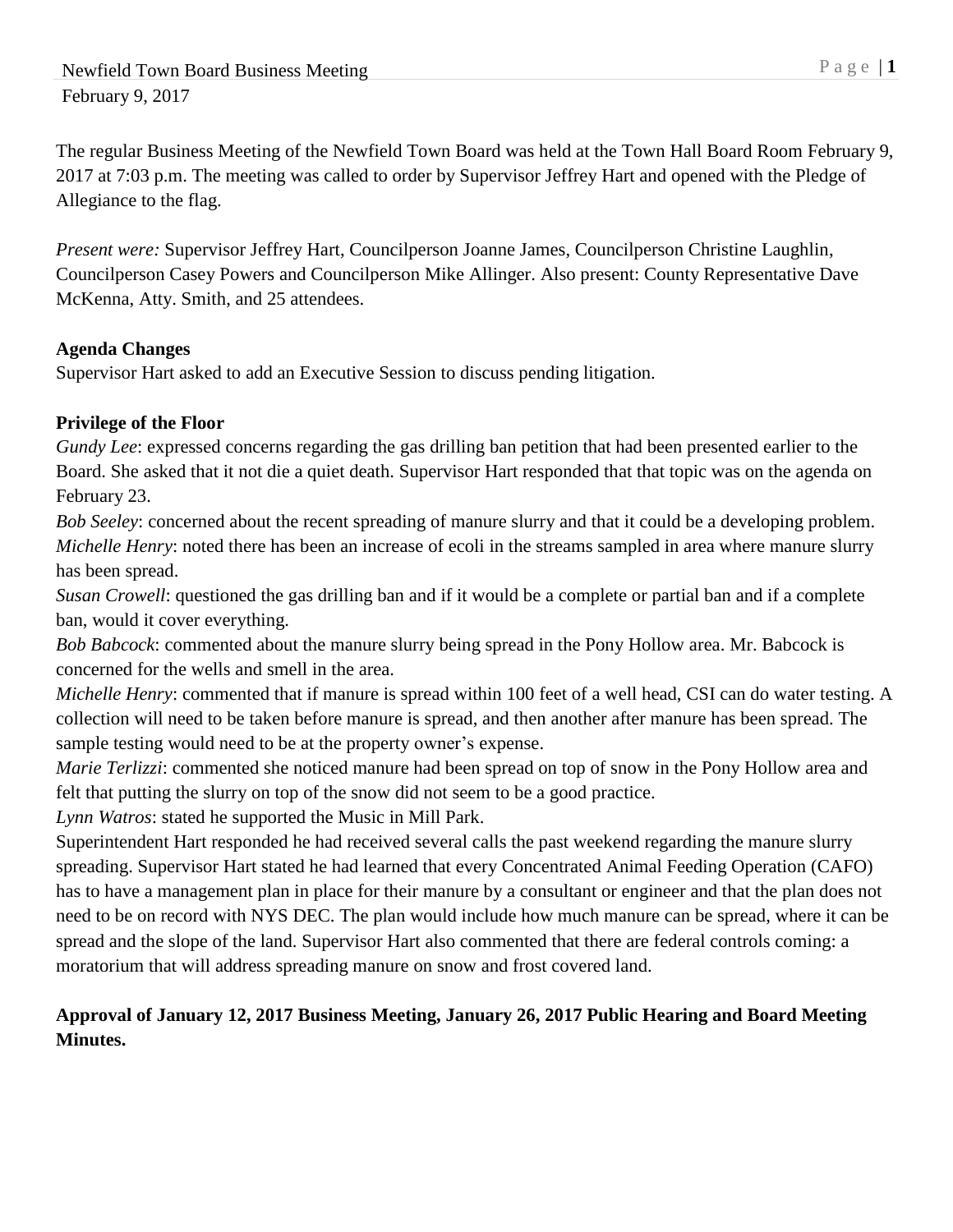Motion was made by Councilperson Laughlin to approve the January 12, 2017 Business Board Meeting Minutes, seconded by Councilperson James.

| Vote | <b>AYES</b> | Hart, James, Laughlin, Powers and Allinger |
|------|-------------|--------------------------------------------|
|      | NAY         |                                            |

### Carried

Motion was made by Councilperson Allinger to approve the January 26, 2017, Public Hearing and Meeting Minutes, seconded by Councilperson Powers.

| Vote | <b>AYES</b> | Hart, James, Laughlin, Powers and Allinger |
|------|-------------|--------------------------------------------|
|      | <b>NAY</b>  |                                            |

Carried

# **Reports:**

*Highway*: Highway Superintendent Kevin Berggren was absent; Councilperson Laughlin reported the10 wheel plow truck that was allocated in the 2017 budget is ready for order with delivery in this fall. Councilperson Laughlin stated the truck would cost \$237,000.00: \$117,000.00 will be used as a deposit and \$42,000.00 would be paid annually for 3 years for the balance.

*Code Enforcement*: Code Enforcement Officer Alan Teeter reported on the building permits issued, that the WLB software had been updated and that he had been working on back files.

*Water Sewer*: Supervisor Hart stated he had spoken to Steve Maki regarding the ice and water flow/circulation in the new tank he reported everything was going well and that there had been 2 weeks without an issue. *Recreation*: Recreation Director Reid Hoskins was absent.

*Planning Board*: Karen Trask; was not able to attend Councilperson Chris Laughlin reported the Planning Board has been working on Site Plan Review and is working with other towns on a Solar Law that would work for the Town of Newfield.

*Ad Hock Park Committee:* Norm Aidun reported he has been working with Senator O'Mara's office for state grants for community parks. Mr. Aidun asked for Board permission to apply for a \$50,000.00 reimbursable grant. Councilperson Laughlin voiced a concern regarding an additional grant the Town is applying for in the SAM grant program for the Main Street Bridge. Discussion ensued regarding using the donated park funds for the initial used money to be reimbursed by the grant funds. Attorney Smith will look into using contributed funds versus municipal funds for the initial outlays. This will be discussed further at the February 23, 2017 meeting.

*County Legislature Representative* David McKenna reported the Legislature had voted on supporting the affordable care act and maintaining what is existing until something else is put in place. Also, the Legislature voted to accept a \$36,000.00 Criminal Justice grant for police equipment. Representative McKenna also reported the approval of 5.4 million dollars for bonds for County revitalization projects.

*Supervisor*: Supervisor Hart reported the Board had been working on the solar concerns and that the Board was present at the IDA public hearing concerning a PILOT agreement. Supervisor Hart also commented there had been discussion with Delaware River Solar concerning site location concerns with neighboring home owners regarding one of the proposed sites. Supervisor Hart reported he had received several calls regarding the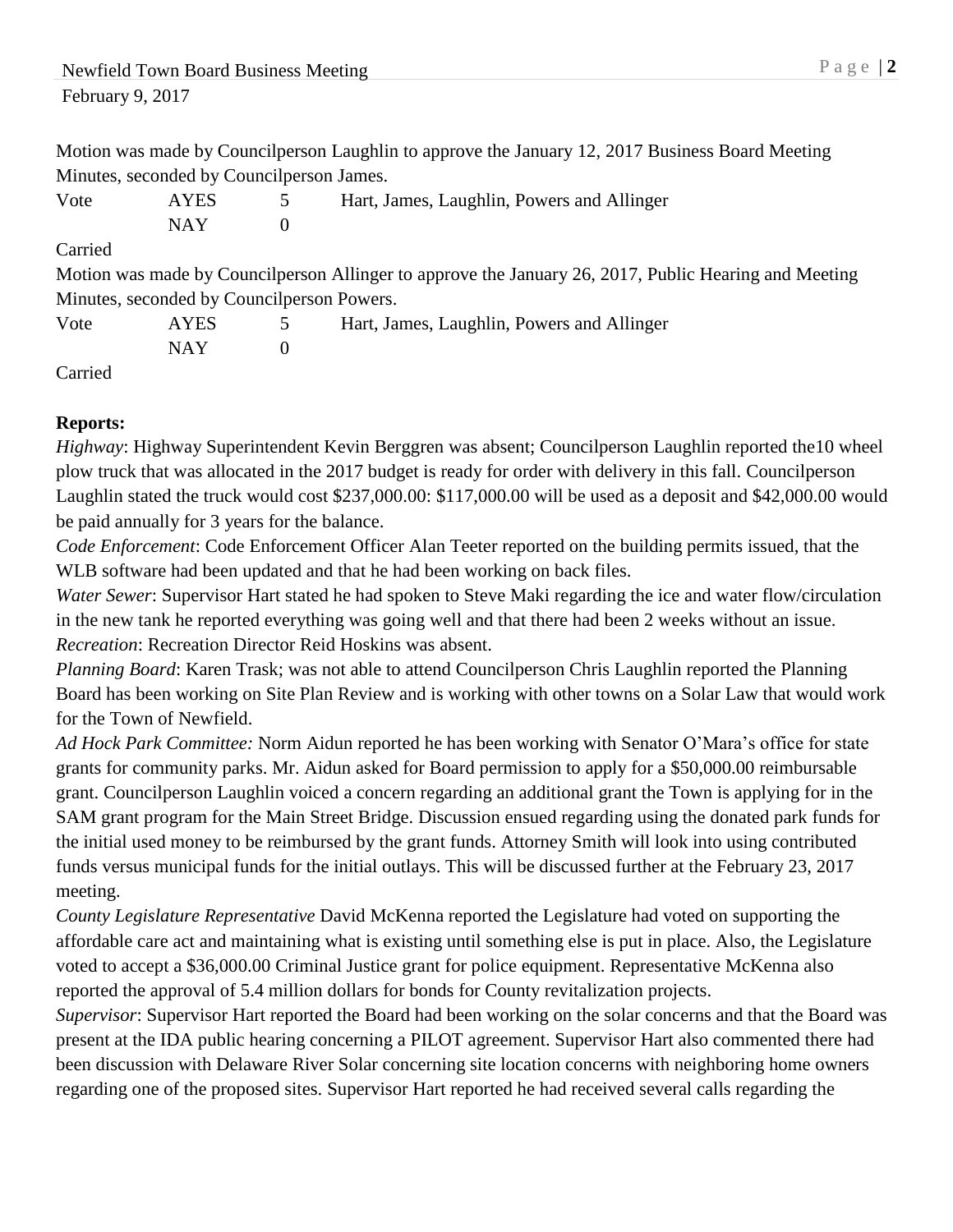spreading of slurry manure in the Pony Hollow area. Supervisor Hart commented his concerns of the increased bacterial levels of the water samples taken twice after the reported spreading. Supervisor Hart referred to the aquafer study contracted with USGS and the stream water testing done by CSI that documents the Pony Hollow Aquifer and water table.

Supervisor Hart also reported of a resident who lives outside of the water district who is suffering water hardships and is seeking to get water service from the Newfield water district. Attorney Smith reviewed a recommended process of an agreement with the owner of the property who would bear the cost of connecting and maintenance of the connection to the system. Attorney Smith advised there should be a resolution entering into the agreement with written regulations with the contiguous property owner with approval by the Board. Attorney Smith also stated an approval would be required for other applicants outside of the water district requesting water service from the water district on a case by case basis. Supervisor Hart added he would like verbiage included that would state that by connecting to the water district did not guarantee being included in the existing sewer district. Attorney Smith will prepare a draft resolution for the March 9<sup>th</sup> meeting.

#### **New Business**

#### *Michelle Menter- Music in Mill Street Park-*

Ms. Menter represented a committee that is interested in bringing family friendly music and local vendors once a month to the Mill Street Park from 6 to 8:00 pm. Ms. Menter was looking for community and Board support regarding this. The Town Board supports the project.

#### **Old Business**

*Discussion and action regarding Local Law No. 6 of 2017A Local Law Providing For A Moratorium On The Permitting of Solar Energy Facilities or Solar Farms For a Period of Six (6) Months* Attorney Smith suggested changes to the proposed as it is presently written. Local Law No. 2 of 2017 was amended as follows:

### **TOWN OF NEWFIELD Local Law No. 2 of the Year 2017**

# **A LOCAL LAW PROVIDING FOR A MORATORIUM ON THE PERMITTING OF SOLAR ENERGY FACILITIES OR SOLAR FARMS FOR A PERIOD OF SIX (6) MONTHS**

### **Section 1. LEGISLATIVE INTENT**.

The Town of Newfield presently has no general zoning regulations or specific local laws that pertain to solar energy facilities or solar farms.The Town Board believes that the Town appears to be favorably situated for the establishment of solar farms within the boundaries of the Town.

The Town Board is concerned that present local laws may not be adequate to address any future applications for solar farms.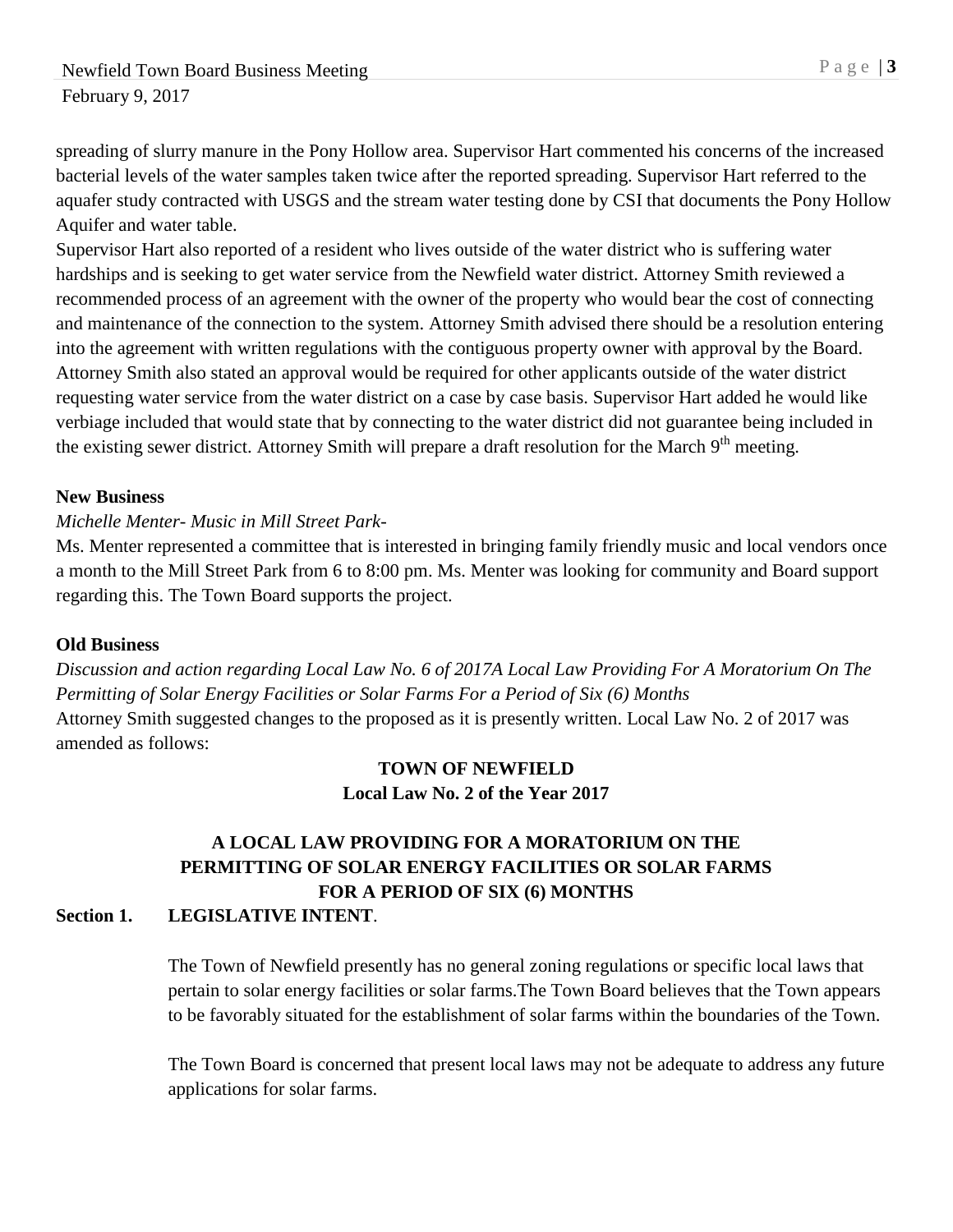The Town Board is of the opinion that, if solar farms are allowed to proceed under the current local law, the ability of the Town to plan for its orderly development and protect the public health, safety and general welfare of the Town's residents will be adversely affected. The Town Board also realizes that the Town is a rural and open community, and that solar farms are an appropriate alternate and renewable energy production source.

The Town Board finds that a moratorium should be enacted to enable the Town to investigate the appropriate regulation of solar farms.

The Town Board finds that pursuant to 6 NYCRR 617.5(c)(30) the adoption of a moratorium on land development or construction is a Type II action under the New York State Environmental Quality Review Act ("SEQRA") which has been determined not to have a significant impact on the environment. Further, this moratorium is enacted by the Town Board pursuant to its authority to adopt local laws under Article IX of the New York State Constitution and Municipal Home Rule Law Section 10.

This proposed moratorium has been referred to the Tompkins County Planning Board pursuant to the New York General Municipal Law 239-m.

### **Section 2. MORATORIUM**.

- A) A moratorium on the application, including for building permits, site plan approval and/or any other permits or variances for the installation, construction, modification, alteration, approval or extension of solar farms is hereby imposed for a period of six (6) months from the effective date of this local law. During the period of such moratorium the Town, including but not limited to the building inspector or planning board shall accept no new applications for a solar farm, and shall issue no building permit or approval except on such previously filed applications described in section 2(C) below.
- B) For the purposes of this Local Law, the term solar farm is defined as follows:

SOLAR FARM – a collection of solar panels covering ¼ acre or more of land which are designated to capture sunlight and transform it into electricity. This shall include all freestanding and ground pole-mounted photovoltaic and parabolic solar installations.

C) Applications for building permits that have been submitted to the Town prior to February 9, 2017 shall be exempt from this moratorium. Any additional permits, approvals or variances required for the completion of those specific projects to which such previously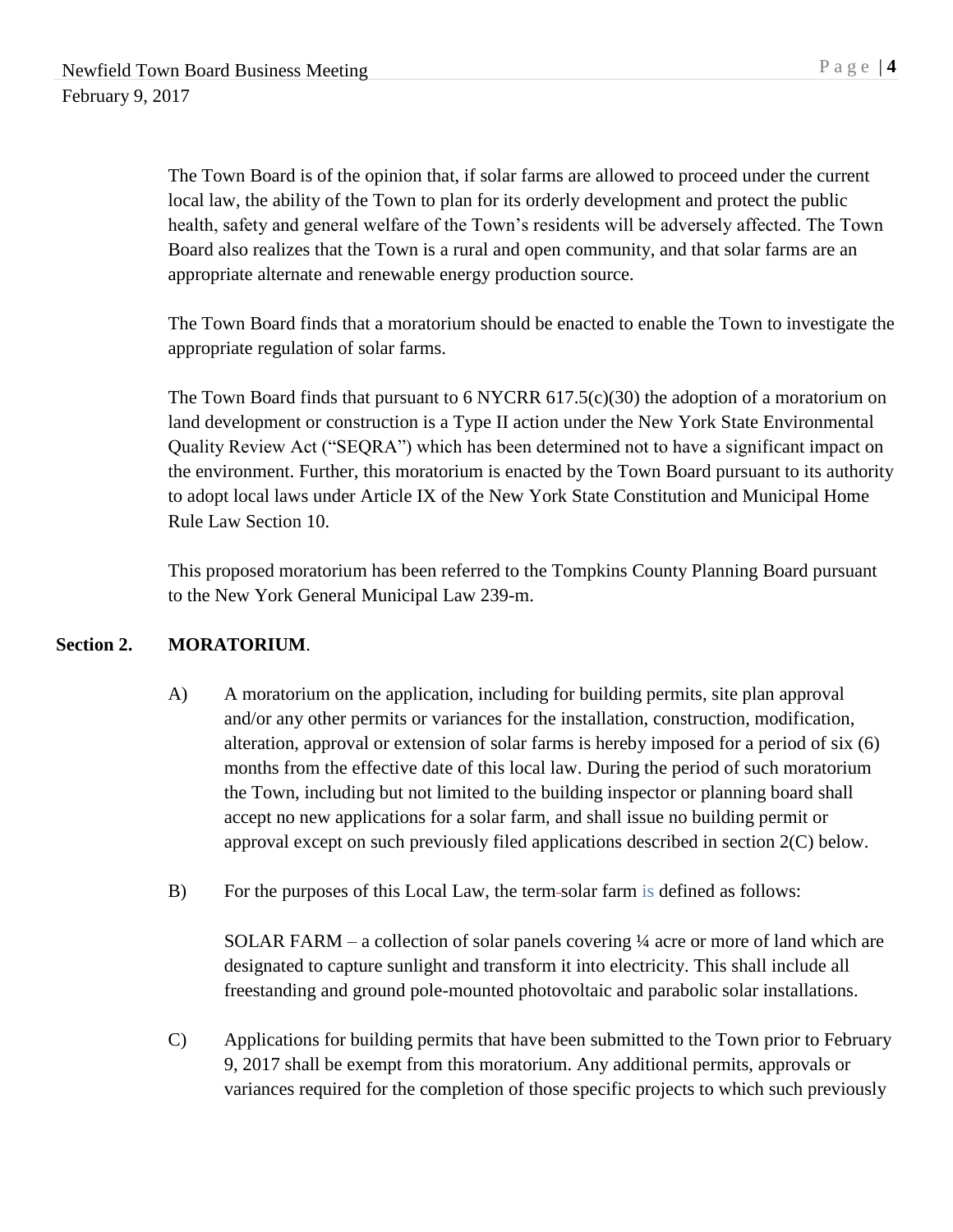filed building permit applications pertain shall also be exempt from this moratorium.

### **Section 3. RELIEF FROM PROVISIONS OF THIS LOCAL LAW.**

If any owner of property within the Town of Newfield seeks relief from this moratorium to enable such owner to obtain a permit for activity otherwise prohibited under this moratorium, such owner shall make application to the Town Board. Such request shall be the subject of a public hearing before the Town Board in accordance with such procedures. It shall be within the discretion of the Town Board to grant, in whole or in part, or deny, the application for such relief from the terms of this moratorium. It shall be the burden of the applicant for such relief to demonstrate to the satisfaction of the Town Board upon competent evidence that an unjust result and extraordinary hardship will occur to the applicant, if such relief is not granted, and such showing must demonstrate that the proposed activity for which relief is sought shall be consistent with the reasonable and orderly development of the Town.

#### **Section 4. VALIDITY & SEVERABILITY.**

If any section or part of this local law is declared invalid or unconstitutional, it shall not be held to invalidate or impair the validity, force or effect of any other section of this local law.

### **Section 5. EFFECTIVE DATE.**

This Local Law shall take effect immediately upon filing with the Secretary of State in accordance with Section 27 of the New York Municipal Home Rule Law. This Local Law shall be in effect for a period of six (6) months from its effective date.

Dated: February 9, 2017

Motion was made by Councilperson Powers to adopt Local Law No. 2 of 2017, seconded by Councilperson Allinger.

| Vote | AYES 5  | Hart, James, Laughlin, Powers and Allinger |
|------|---------|--------------------------------------------|
|      | $NAY$ 0 |                                            |
| ___  |         |                                            |

Carried